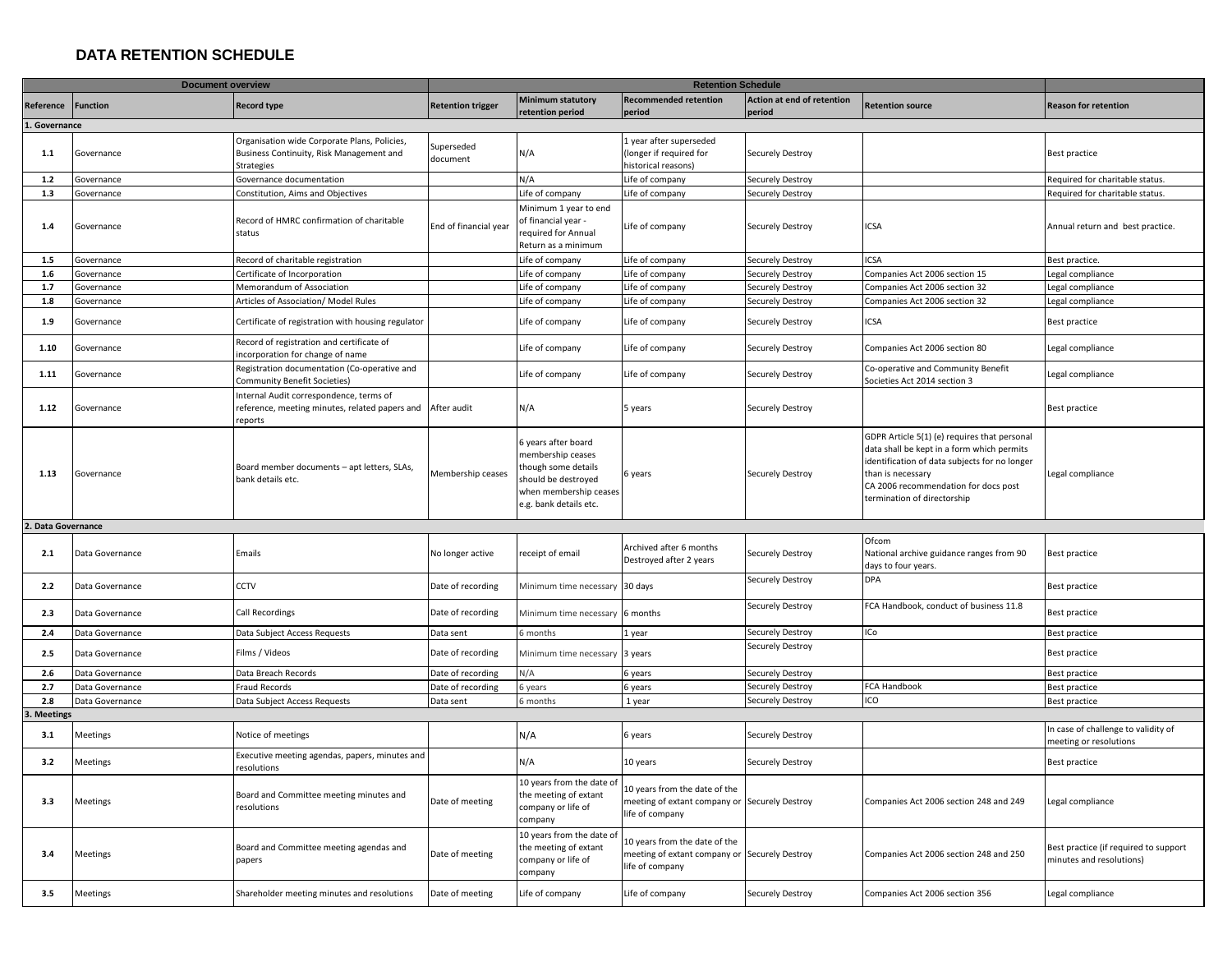|           | <b>Document overview</b>                 |                                                                      |                                |                                              |                                        |                                      |                                                                                                                                      |                                                                   |  |
|-----------|------------------------------------------|----------------------------------------------------------------------|--------------------------------|----------------------------------------------|----------------------------------------|--------------------------------------|--------------------------------------------------------------------------------------------------------------------------------------|-------------------------------------------------------------------|--|
| Reference | <b>Function</b>                          | <b>Record type</b>                                                   | <b>Retention trigger</b>       | <b>Minimum statutory</b><br>retention period | <b>Recommended retention</b><br>period | Action at end of retention<br>period | <b>Retention source</b>                                                                                                              | <b>Reason for retention</b>                                       |  |
| 3.6       | Meetings                                 | Shareholder meeting agendas and papers                               | Date of meeting                | N/A                                          | Life of company                        | Securely Destroy                     |                                                                                                                                      | Best practice (if required to support<br>minutes and resolutions) |  |
| 3.7       | Meetings                                 | Minutes and resolutions of trustees (charities)                      | Date of meeting                | Life of company                              | Life of company                        | Securely Destroy                     | Charity Commission requirement CC48                                                                                                  | Legal compliance                                                  |  |
|           | 4. Regulations and Statutory Returns     |                                                                      |                                |                                              |                                        |                                      |                                                                                                                                      |                                                                   |  |
| 4.1       | <b>Regulations and Statutory Returns</b> | Audited financial statements                                         | Submission                     | Minimum of 3 years                           | 6 years                                | Securely Destroy                     | Companies Act 2006 section 388 and<br>Professional Standards Authority and<br>National Archives recommendations for best<br>practice | Legal compliance and best practice                                |  |
| 4.2       | <b>Regulations and Statutory Returns</b> | Sealing register                                                     |                                | Life of company                              | Life of company                        | Securely Destroy                     | Companies Act 1985                                                                                                                   | Legal compliance                                                  |  |
| 4.3       | Regulations and Statutory Returns        | Annual Statutory Returns to the Regulator                            | Submission                     | Minimum of 1 year from<br>submission         | Life of company                        | Securely Destroy                     | Co-operative and Community Benefit<br>Societies Act 2014 section 90                                                                  | Legal compliance and best practice                                |  |
| 4.4       | <b>Regulations and Statutory Returns</b> | Register of directors and secretaries                                |                                | Life of company                              | Life of company                        | Securely Destroy                     | Companies Act 2006 section 162                                                                                                       | Legal compliance                                                  |  |
| 4.5       | Regulations and Statutory Returns        | Register of shareholding members                                     |                                | Life of company                              | Life of company                        | Securely Destroy                     | Companies Act 2006 section 113                                                                                                       | Legal compliance                                                  |  |
| 4.6       | Regulations and Statutory Returns        | Register of share certificates                                       |                                | Life of company                              | Life of company                        | Securely Destroy                     | Companies Act 1984 s.325                                                                                                             | Legal compliance                                                  |  |
| 4.7       | <b>Regulations and Statutory Returns</b> | Declarations of interest                                             |                                | Life of company                              | Life of company                        | Securely Destroy                     | Company Act 2006 section 177 (implied)                                                                                               | Legal compliance                                                  |  |
| 4.8       | Regulations and Statutory Returns        | List of members (Communities & Benefit<br>Society')                  |                                | Life of company                              | Life of company                        | Securely Destroy                     | Registrar of Friendly Societies                                                                                                      | Required by Registrar of Friendly<br>Societies                    |  |
| 4.9       | <b>Regulations and Statutory Returns</b> | Nursing home and residential care homes<br>registration certificates | End of management              | N/A                                          | 7 vears following end of<br>management | Securely Destroy                     | <b>Care Quality Commission Guidelines</b>                                                                                            | Best practice                                                     |  |
| 4.10      | Regulations and Statutory Returns        | Nursing home and residential care homes<br>inspection reports        | End of management              | 7 years following end of<br>management       | years following end of<br>management   | Securely Destroy                     | Care Quality Commission Guidelines and<br>Limitation Act 1980                                                                        | Legal compliance and best practice                                |  |
|           | 5. Strategic Management                  |                                                                      |                                |                                              |                                        |                                      |                                                                                                                                      |                                                                   |  |
| 5.1       | Strategic                                | Business Plans and supporting documentation                          | End of Business Plan<br>Period | N/A                                          | 5 years                                | Securely Destroy                     |                                                                                                                                      | Best practice                                                     |  |
|           |                                          |                                                                      |                                |                                              |                                        |                                      |                                                                                                                                      |                                                                   |  |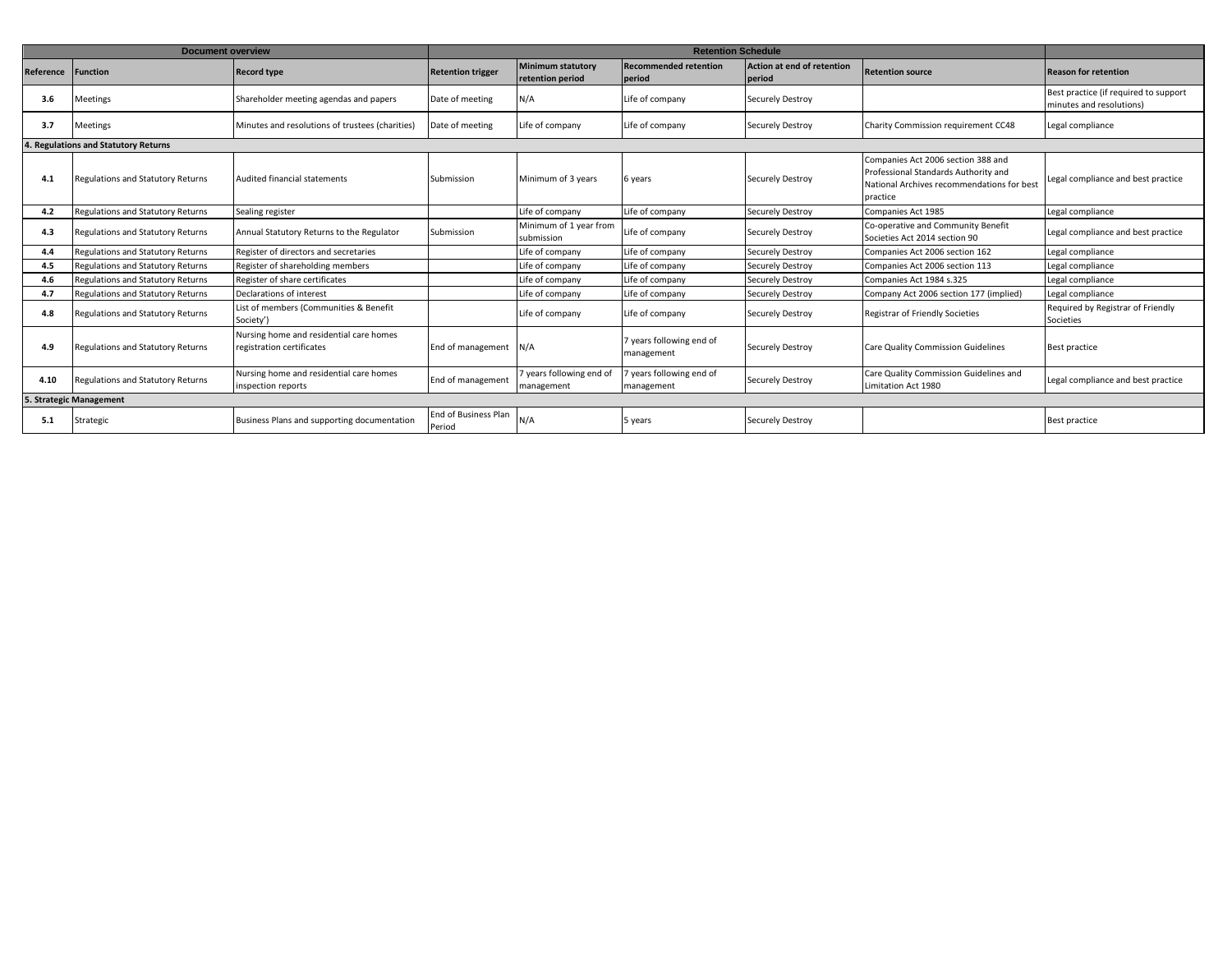|              | <b>Document overview</b>                                |                                                                                                                                                                                                                                                                                                                                                                                | <b>Retention Schedule</b>     |                                              |                                        |                                      |                                                                                                                                                                                                                                                                                                                                                                                                      |                                    |
|--------------|---------------------------------------------------------|--------------------------------------------------------------------------------------------------------------------------------------------------------------------------------------------------------------------------------------------------------------------------------------------------------------------------------------------------------------------------------|-------------------------------|----------------------------------------------|----------------------------------------|--------------------------------------|------------------------------------------------------------------------------------------------------------------------------------------------------------------------------------------------------------------------------------------------------------------------------------------------------------------------------------------------------------------------------------------------------|------------------------------------|
| ≀eference    | <b>Function</b>                                         | <b>Record type</b>                                                                                                                                                                                                                                                                                                                                                             | <b>Retention trigger</b>      | <b>Minimum statutory</b><br>retention period | <b>Recommended retention</b><br>period | Action at end of retention<br>period | <b>Retention source</b>                                                                                                                                                                                                                                                                                                                                                                              | <b>Reason for retention</b>        |
| 6. Insurance |                                                         |                                                                                                                                                                                                                                                                                                                                                                                |                               |                                              |                                        |                                      |                                                                                                                                                                                                                                                                                                                                                                                                      |                                    |
| 6.1          | Insurance                                               | Current/former policies:<br>crime cover<br>- engineering inspection<br>- motor insurance<br>property damage<br>- loss of commercial rent<br>- housing contents<br>- office contents<br>works in progress cover<br>- business interruption cover<br>- all risks cover<br>engineering insurance<br>personal accident for staff<br>professional indemnity<br>crime/fidelity cover | End of policy term            | Life of company                              | Life of company                        | Review                               | Limitation can commence from knowledge of<br>potential claim and not necessarily the cause<br>of the claim.<br>N.B. Housing Association Boards must<br>annually reaffirm formally their continuation<br>of the Voluntary Board Members Liability<br>Policy (automatically provided via NHF<br>membership). NCVO (National Council for<br>Voluntary Organisations) recommends 3<br>years after lapse. | Legal compliance and best practice |
| 6.2          | Insurance                                               | Certificate of Employers' Liability Insurance                                                                                                                                                                                                                                                                                                                                  | End of policy term            | N/A                                          | 40 years                               | Offer to Archives                    | 2008 regulations removed requirement to<br>retain for 40 years but need to be mindful of<br>'long tail' industrial disease claims, etc.                                                                                                                                                                                                                                                              | Best practice                      |
| 6.3          | Insurance                                               | Annual Insurance schedule                                                                                                                                                                                                                                                                                                                                                      | End of year                   | N/A                                          | Life of company                        | Securely Destroy                     | As current and former policies are kept<br>permanently (above), schedules should be<br>too.<br>Best practice                                                                                                                                                                                                                                                                                         | Best practice                      |
| 6.4          | Insurance                                               | Claims and related correspondence                                                                                                                                                                                                                                                                                                                                              | End of settlement             | N/A                                          | 2 years                                | Securely Destroy                     | Zurich Municipal recommendation. NCVO<br>recommends 3 years after settlement                                                                                                                                                                                                                                                                                                                         | Best practice                      |
| 6.5          | nsurance                                                | Indemnities and guarantees                                                                                                                                                                                                                                                                                                                                                     | End of policy term            | N/A                                          | 6 years after expiry                   | Securely Destroy                     | Limitations Act 1980, Limitation for legal<br>proceedings. 12 years if related to land.                                                                                                                                                                                                                                                                                                              | Legal compliance                   |
| 6.6          | nsurance                                                | Group health policies                                                                                                                                                                                                                                                                                                                                                          | End of benefits               | N/A                                          | 12 years after cessation of<br>benefit | Securely Destroy                     |                                                                                                                                                                                                                                                                                                                                                                                                      | Best practice                      |
| Finance      |                                                         |                                                                                                                                                                                                                                                                                                                                                                                |                               |                                              |                                        |                                      |                                                                                                                                                                                                                                                                                                                                                                                                      |                                    |
| 7.1          | Finance                                                 | Accounting records for Limited Company                                                                                                                                                                                                                                                                                                                                         |                               | 6 years                                      | 6 years                                | Securely Destroy                     | Companies Act Section 388 recommends 3<br>years. Taxes Management Act 1970 (TMA)<br>Sec20 (Taxes Management Act 1970) may<br>require any documents relating to tax over 6<br>(plus) years                                                                                                                                                                                                            | Legal compliance                   |
| 7.2          | Finance                                                 | Accounting records for Communities & Benefit<br>Society' Society or Charity                                                                                                                                                                                                                                                                                                    |                               | N/A                                          | 6 years                                | Securely Destroy                     |                                                                                                                                                                                                                                                                                                                                                                                                      | Best practice                      |
| 7.3          | Finance - Cheques and associated<br>records             | Cash books/sheets                                                                                                                                                                                                                                                                                                                                                              | End of Financial Year         | 6 years                                      | 6 years                                | Securely Destroy                     | HM treasury guidelines, National Audit Office<br>advice                                                                                                                                                                                                                                                                                                                                              | Legal compliance and best practice |
| 7.4          | inance - Cheques and associated<br>records              | Petty cash records/books/sheets<br>Postage/courier account/cash records<br>Register of postage expenditure<br>Postage paid record<br>Postage books sheets                                                                                                                                                                                                                      | End of Financial Year         | 2 years                                      | 2 years                                | Securely Destroy                     | HM treasury guidelines, National Audit Office<br>advice                                                                                                                                                                                                                                                                                                                                              | Legal compliance and best practice |
| 7.5          | inance - Cheques and associated<br>ecords               | Creditors' history records                                                                                                                                                                                                                                                                                                                                                     | End of Financial Year         | 6 years                                      | 6 years                                | Securely Destroy                     | HM treasury guidelines, National Audit Office<br>advice                                                                                                                                                                                                                                                                                                                                              | Legal compliance and best practice |
| 7.6          | Finance - Cheques and associated<br>ecords <sup>.</sup> | Statements of accounts outstanding orders                                                                                                                                                                                                                                                                                                                                      | End of Financial Year 2 years |                                              | 2 years                                | Securely Destroy                     | HM treasury guidelines, National Audit Office<br>advice                                                                                                                                                                                                                                                                                                                                              | Legal compliance and best practice |
| 7.7          | Finance - Cheques and associated<br>records             | Vouchers - claims for payment, purchase orders,<br>requisition for goods and services, accounts<br>payable, invoices and so on                                                                                                                                                                                                                                                 | End of Financial Year         | 6 years                                      | 6 years                                | Securely Destroy                     | HM treasury guidelines, National Audit Office<br>advice                                                                                                                                                                                                                                                                                                                                              | Legal compliance and best practice |
| 7.8          | Finance - Cheques and associated<br>records             | Wages/salaries vouchers                                                                                                                                                                                                                                                                                                                                                        | End of Financial Year         | 6 years                                      | 6 years                                | Securely Destroy                     | HM treasury guidelines, National Audit Office<br>advice                                                                                                                                                                                                                                                                                                                                              | Legal compliance and best practice |
| 7.9          | inance - Cheques and associated<br>records              | General and subsidiary ledgers produced for the<br>purposes of preparing certified financial<br>statements or published information                                                                                                                                                                                                                                            | End of Financial Year         | 6 years                                      | 6 years                                | Securely Destroy                     | HM treasury guidelines, National Audit Office<br>advice                                                                                                                                                                                                                                                                                                                                              | Legal compliance and best practice |
| 7.10         | Finance - Expenditure records                           | Cash books/sheets                                                                                                                                                                                                                                                                                                                                                              | End of Financial Year         | 6 years                                      | 6 years                                | Securely Destroy                     | HM treasury guidelines, National Audit Office<br>advice                                                                                                                                                                                                                                                                                                                                              | Legal compliance and best practice |
| 7.11         | Finance - Expenditure records                           | Other ledgers (such as contracts, costs,<br>purchases)                                                                                                                                                                                                                                                                                                                         | End of Financial Year         | 2 years                                      | 2 years                                | Securely Destroy                     | HM treasury guidelines, National Audit Office<br>advice                                                                                                                                                                                                                                                                                                                                              | Legal compliance and best practice |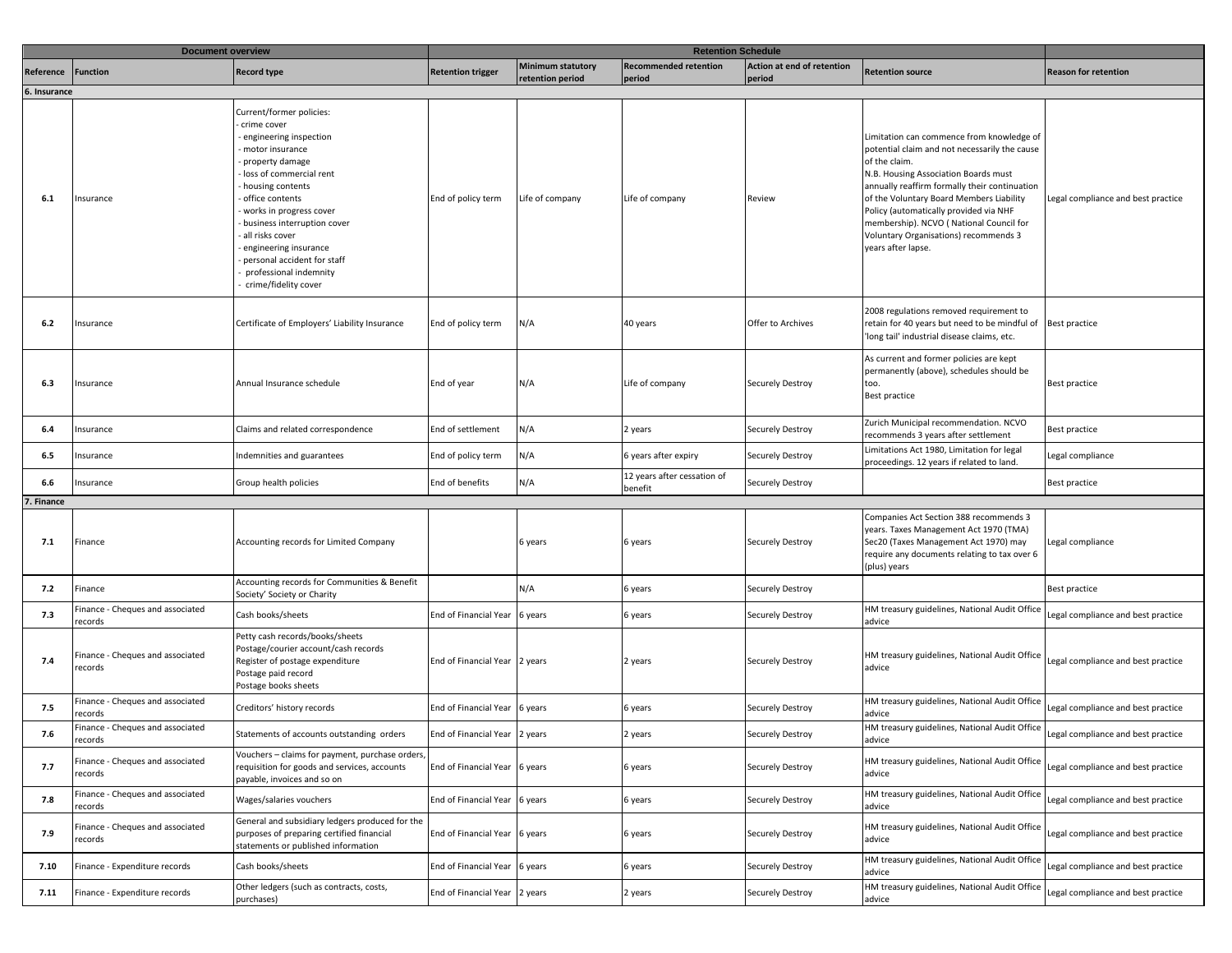|           | <b>Document overview</b>                                                      |                                                                                                                                                                                                    | <b>Retention Schedule</b> |                                                                      |                                                                   |                                                            |                                                         |                                    |
|-----------|-------------------------------------------------------------------------------|----------------------------------------------------------------------------------------------------------------------------------------------------------------------------------------------------|---------------------------|----------------------------------------------------------------------|-------------------------------------------------------------------|------------------------------------------------------------|---------------------------------------------------------|------------------------------------|
| Reference | Function                                                                      | <b>Record type</b>                                                                                                                                                                                 | <b>Retention trigger</b>  | <b>Minimum statutory</b><br>retention period                         | <b>Recommended retention</b><br>period                            | <b>Action at end of retention</b><br>period                | <b>Retention source</b>                                 | <b>Reason for retention</b>        |
| 7.12      | Finance - Expenditure records                                                 | Journals - prime records for the raising of<br>charges                                                                                                                                             | End of Financial Year     | 6 years                                                              | 6 years                                                           | Securely Destroy                                           | HM treasury guidelines, National Audit Office<br>advice | egal compliance and best practice  |
| 7.13      | Finance - Expenditure records                                                 | Journals - routine adjustments                                                                                                                                                                     | End of Financial Year     | 2 years                                                              | 2 years                                                           | Securely Destroy                                           | HM treasury guidelines, National Audit Office<br>advice | Legal compliance and best practice |
| 7.14      | inance - Expenditure records                                                  | Trial balances - Year-end balances,<br>reconciliations and variations to support ledger<br>balances and published accounts                                                                         | End of Financial Year     | 6 years                                                              | 6 years                                                           | Securely Destroy                                           | HM treasury guidelines, National Audit Office<br>advice | egal compliance and best practice  |
| 7.15      | Finance - Receipts and revenue records                                        | Receipt books/butts<br>Office copies of receipts - cashiers', cash<br>register, fines and costs, sale of publications,<br>general receipt books/butts/ records                                     | End of Financial Year     | 6 years                                                              | 6 years                                                           | Securely Destroy                                           | HM treasury guidelines, National Audit Office<br>advice | egal compliance and best practice  |
| 7.16      | Finance - Receipts and revenue records                                        | Postal remittance books/records                                                                                                                                                                    | End of Financial Year     | 6 years                                                              | 6 years                                                           | Securely Destroy                                           | HM treasury guidelines, National Audit Office<br>advice | egal compliance and best practice  |
| 7.17      | inance - Receipts and revenue records                                         | Receipt books/records for imposts (such as<br>stamp duty, VAT receipt books)                                                                                                                       | End of Financial Year     | 6 years                                                              | 6 years                                                           | Securely Destroy                                           | HM treasury guidelines, National Audit Office<br>advice | egal compliance and best practice  |
| 7.18      | Finance - Receipts and revenue records                                        | Cash registers - Copies of forms, Reconciliation<br>sheets                                                                                                                                         | End of Financial Year     | 6 years                                                              | 6 years                                                           | Securely Destroy                                           | HM treasury guidelines, National Audit Office<br>advice | Legal compliance and best practice |
| 7.19      | Finance - Receipts and revenue records                                        | Audit rolls, Summaries/analysis records                                                                                                                                                            | End of Financial Year     | 2 years                                                              | 2 years                                                           | Securely Destroy                                           | HM treasury guidelines, National Audit Office<br>advice | Legal compliance and best practice |
| 7.20      | Finance - Receipts and revenue records                                        | Debtors' records and invoices - debit notes<br>rendered on debtors (such as invoices<br>paid/unpaid, registers of invoices, debtors<br>ledgers)                                                    | End of Financial Year     | 6 years                                                              | 6 years                                                           | Securely Destroy                                           | HM treasury guidelines, National Audit Office<br>advice | Legal compliance and best practice |
| 7.21      | Finance - Receipts and revenue records                                        | Debits and refunds - Records relating to<br>unrecoverable revenue, debts and overpayments<br>such as register of debts written off, register of<br>refunds)                                        | End of Financial Year     | 6 years                                                              | 6 years                                                           | Securely Destroy                                           | HM treasury guidelines, National Audit Office<br>advice | Legal compliance and best practice |
| 7.22      | Finance- Salaries and related records                                         | Employee pay histories<br>Note that the last three years' records must be<br>kept for leavers, in either the personnel or<br>finance records system, for the calculation of<br>pension entitlement | End of Financial Year     | 6 years                                                              | 6 years                                                           | Securely Destroy                                           | HM treasury guidelines, National Audit Office<br>advice | Legal compliance and best practice |
| 7.23      | Finance- Salaries and related records                                         | Salary ledger card/records                                                                                                                                                                         | End of Financial Year     | 6 years                                                              | 6 years                                                           | Securely Destroy                                           | HM treasury guidelines, National Audit Office<br>advice | Legal compliance and best practice |
| 7.24      | inance- Salaries and related records                                          | Copies of salaries/wages payroll sheets                                                                                                                                                            | End of Financial Year     | years                                                                | 2 years                                                           | Securely Destroy                                           | HM treasury guidelines, National Audit Office<br>advice | egal compliance and best practice  |
| 7.25      | Finance- Purchase order records                                               | Purchase order books/records                                                                                                                                                                       | End of Financial Year     | 6 years                                                              | 6 years                                                           | Securely Destroy                                           | HM treasury guidelines, National Audit Office<br>advice | legal compliance and best practice |
| 7.26      | Finance- Purchase order records                                               | Railway/courier consignment books/<br>records/Travel warrants                                                                                                                                      | End of Financial Year     | 2 years                                                              | 2 years                                                           | Securely Destroy                                           | HM treasury guidelines, National Audit Office<br>advice | egal compliance and best practice  |
| 7.27      | inance- Purchase order records                                                | Goods inwards books/records                                                                                                                                                                        | End of Financial Year     | 6 years                                                              | 6 years                                                           | Securely Destroy                                           | HM treasury guidelines, National Audit Office<br>advice | egal compliance and best practice  |
| 7.28      | inance- Purchase order records                                                | Delivery dockets, Stock/stores control<br>cards/sheets/records                                                                                                                                     | End of Financial Year     | 2 years                                                              | 2 years                                                           | Securely Destroy                                           | HM treasury guidelines, National Audit Office<br>advice | egal compliance and best practice  |
| 7.29      | inance - Financial Statements                                                 | Statements/summaries prepared for inclusion in<br>quarterly/annual reports                                                                                                                         | End of Financial Year     | 6 years                                                              | 6 years                                                           | Securely Destroy                                           | HM treasury guidelines, National Audit Office<br>advice | Legal compliance and best practice |
| 7.30      | Finance - Financial Statements                                                | Periodic financial statements prepared for<br>management on a regular basis                                                                                                                        | End of Financial Year     | 1 year                                                               | 1 year                                                            | Destroy when cumulated<br>into quarterly/annual<br>reports | HM treasury guidelines, National Audit Office<br>advice | Legal compliance and best practice |
| 7.31      | Finance - Asset register financial records Assets/equipment registers/records |                                                                                                                                                                                                    | End of Financial Year     | 6 years after asset or last<br>one in the register is<br>disposed of | 6 years after asset or last one<br>n the register is disposed of  | Review                                                     | HM treasury guidelines, National Audit Office<br>advice | Legal compliance and best practice |
| 7.32      | Finance - Asset register financial records                                    | Depreciation registers - Records relating to the<br>calculation of annual depreciation                                                                                                             | End of Financial Year     | 5 years after asset or last<br>one in the register is<br>disposed of | 5 years after asset or last one<br>in the register is disposed of | Review                                                     | HM treasury guidelines, National Audit Office<br>advice | Legal compliance and best practice |
|           | 8. Other Banking Records                                                      |                                                                                                                                                                                                    |                           |                                                                      |                                                                   |                                                            |                                                         |                                    |
| 8.1       | <b>Other Banking Records</b>                                                  | Cancelled / Dishonoured Cheque                                                                                                                                                                     | End of Financial Year     | 2 years                                                              | 2 years                                                           | Securely Destroy                                           | IM treasury guidelines, National Audit Office<br>advice | Legal compliance and best practice |
| 8.2       | <b>Other Banking Records</b>                                                  | Paid/presented cheques                                                                                                                                                                             | End of Financial Year     | 6 years                                                              | 7 years                                                           | Securely Destroy                                           | HM treasury guidelines, National Audit Office<br>advice | Legal compliance and best practice |
| 8.3       | <b>Other Banking Records</b>                                                  | Record of cheques drawn for payment                                                                                                                                                                | End of Financial Year     | 6 years                                                              | 7 years                                                           | Securely Destroy                                           | HM treasury guidelines, National Audit Office<br>advice | egal compliance and best practice  |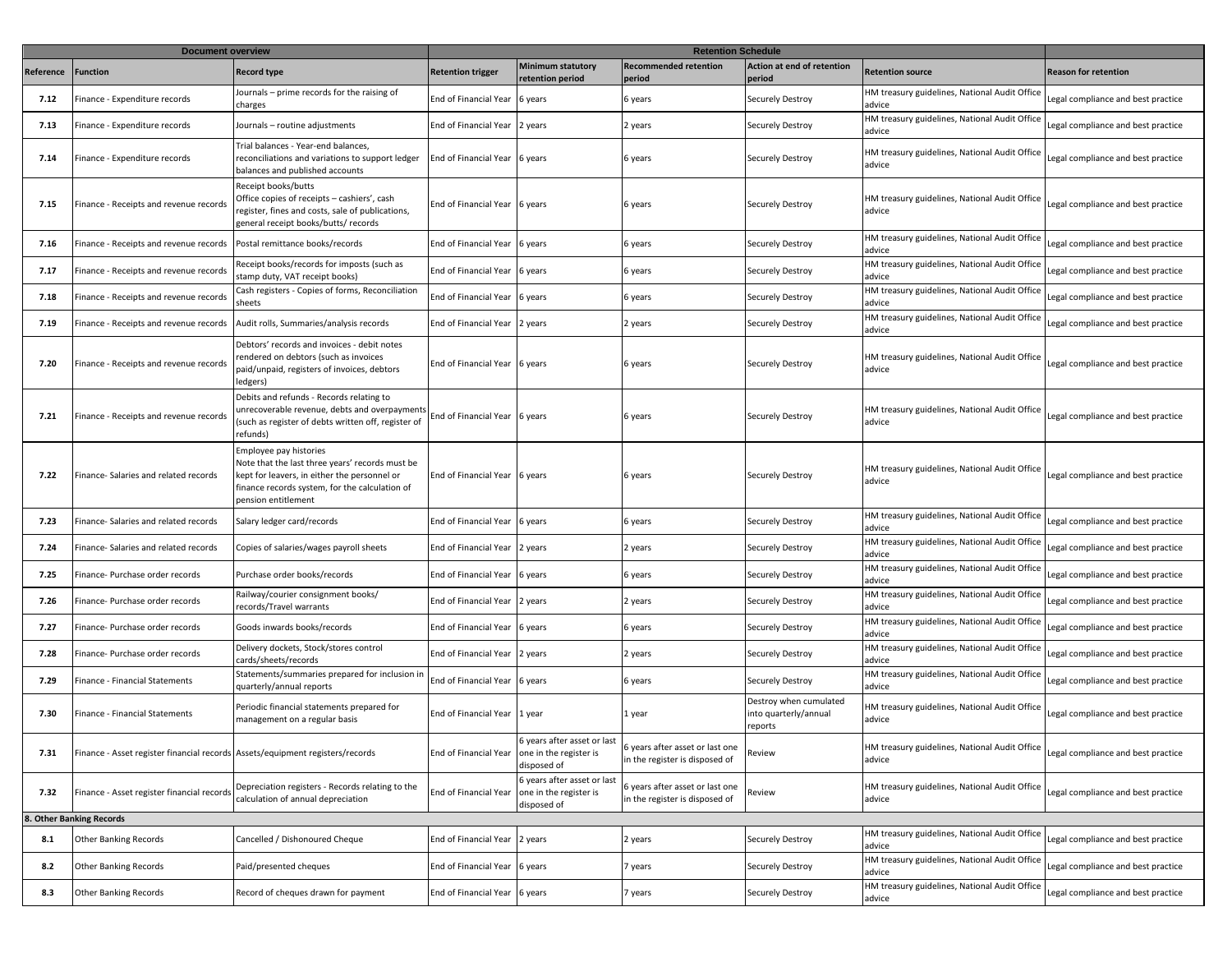|           | <b>Document overview</b>        |                                                                                                                                                   |                              | <b>Retention Schedule</b>                                                |                                                                                        |                                             |                                                         |                                    |  |
|-----------|---------------------------------|---------------------------------------------------------------------------------------------------------------------------------------------------|------------------------------|--------------------------------------------------------------------------|----------------------------------------------------------------------------------------|---------------------------------------------|---------------------------------------------------------|------------------------------------|--|
| Reference | <b>Function</b>                 | <b>Record type</b>                                                                                                                                | <b>Retention trigger</b>     | <b>Minimum statutory</b><br>retention period                             | <b>Recommended retention</b><br>period                                                 | <b>Action at end of retention</b><br>period | <b>Retention source</b>                                 | <b>Reason for retention</b>        |  |
| 8.4       | <b>Other Banking Records</b>    | Bank deposit books/slips/butts                                                                                                                    | <b>End of Financial Year</b> | 2 vears                                                                  | 2 years                                                                                | Securely Destroy                            | HM treasury guidelines, National Audit Office<br>advice | Legal compliance and best practice |  |
| 8.5       | <b>Other Banking Records</b>    | Bank deposit summary sheets - Summaries of<br>daily banking                                                                                       | End of Financial Year        | 2 years                                                                  | 2 years                                                                                | Securely Destroy                            | HM treasury guidelines, National Audit Office<br>advice | Legal compliance and best practice |  |
| 8.6       | <b>Other Banking Records</b>    | Bank reconciliations files/sheets                                                                                                                 | End of Financial Year        | 2 years                                                                  | 2 years                                                                                | Securely Destroy                            | HM treasury guidelines, National Audit Office<br>advice | Legal compliance and best practice |  |
| 8.7       | <b>Other Banking Records</b>    | Bank statements, periodic reconciliations                                                                                                         | End of Financial Year        | 2 years                                                                  | 2 years                                                                                | Securely Destroy                            | HM treasury guidelines, National Audit Office<br>advice | Legal compliance and best practice |  |
| 8.8       | <b>Other Banking Records</b>    | Electronic banking and electronic funds transfer End of Financial Year                                                                            |                              | 6 years                                                                  | 6 years                                                                                | Securely Destroy                            | HM treasury guidelines, National Audit Office<br>advice | Legal compliance and best practice |  |
|           | 9. Contracts and Agreements     |                                                                                                                                                   |                              |                                                                          |                                                                                        |                                             |                                                         |                                    |  |
| 9.1       | <b>Contracts and Agreements</b> | Contracts under seal and/or executed as deeds                                                                                                     | Completion                   | 12 years after completion<br>(including any defects<br>liability period) | 12 years after completion<br>(including any defects liability Review<br>period)        |                                             | Limitation Act 1980.                                    | Legal compliance                   |  |
| 9.2       | <b>Contracts and Agreements</b> | Contracts for the supply of goods or services,<br>including professional services                                                                 | Completion                   | 6 years after completion<br>(including any defects<br>liability period)  | vears after completion<br>(including any defects liability Securely Destroy<br>period) |                                             | Limitation Act 1980 (12 years if related to<br>land).   | Legal compliance                   |  |
| 9.3       | <b>Contracts and Agreements</b> | Documentation relating to small one-off<br>purchases of goods and services, where there is<br>no continuing maintenance or similar<br>requirement | After purchase               | N/A                                                                      | 3 years. Suggested limit: goods Securely Destroy<br>or services up to £10,000          |                                             |                                                         | Best practice.                     |  |
| 9.4       | <b>Contracts and Agreements</b> | oan agreements                                                                                                                                    | Last payment                 | N/A                                                                      | 12 years after last payment                                                            | Securely Destroy                            |                                                         | Best practice                      |  |
| 9.5       | <b>Contracts and Agreements</b> | icensing agreements                                                                                                                               | Expiry of agreement          | 6 years after expiry                                                     | 6 years                                                                                | Securely Destroy                            | Limitation Act 1980.                                    | Legal compliance                   |  |
| 9.6       | <b>Contracts and Agreements</b> | Rental and hire purchase agreements                                                                                                               | Expiry of agreement          | 6 years after expiry                                                     | 6 years                                                                                | Securely Destroy                            | Limitation Act 1980.                                    | Legal compliance                   |  |
| 9.7       | <b>Contracts and Agreements</b> | Indemnities and guarantees                                                                                                                        | Expiry of agreement          | 6 years after expiry                                                     | 6 years                                                                                | Securely Destroy                            | Limitation Act 1980.                                    | Legal compliance                   |  |
| 9.8       | Contracts and Agreements        | Documents relating to successful tender                                                                                                           | End of contract              | N/A                                                                      | 6 vears                                                                                | <b>Securely Destroy</b>                     |                                                         | <b>Best practice</b>               |  |
| 9.9       | <b>Contracts and Agreements</b> | Documents relating to unsuccessful tenders                                                                                                        | After notification           | N/A                                                                      | 2 years after notification                                                             | Securely Destroy                            |                                                         | Best practice                      |  |
| 9.10      | Contracts and Agreements        | Forms of tender                                                                                                                                   |                              | N/A                                                                      | 6 years                                                                                | Securely Destroy                            |                                                         | <b>Best practice</b>               |  |
| 9.11      | Contracts and Agreements        | Documentation relating to purchases of medical<br>devices and medical equipment                                                                   |                              | N/A                                                                      | 11 years                                                                               | Securely Destroy                            |                                                         | <b>Best practice</b>               |  |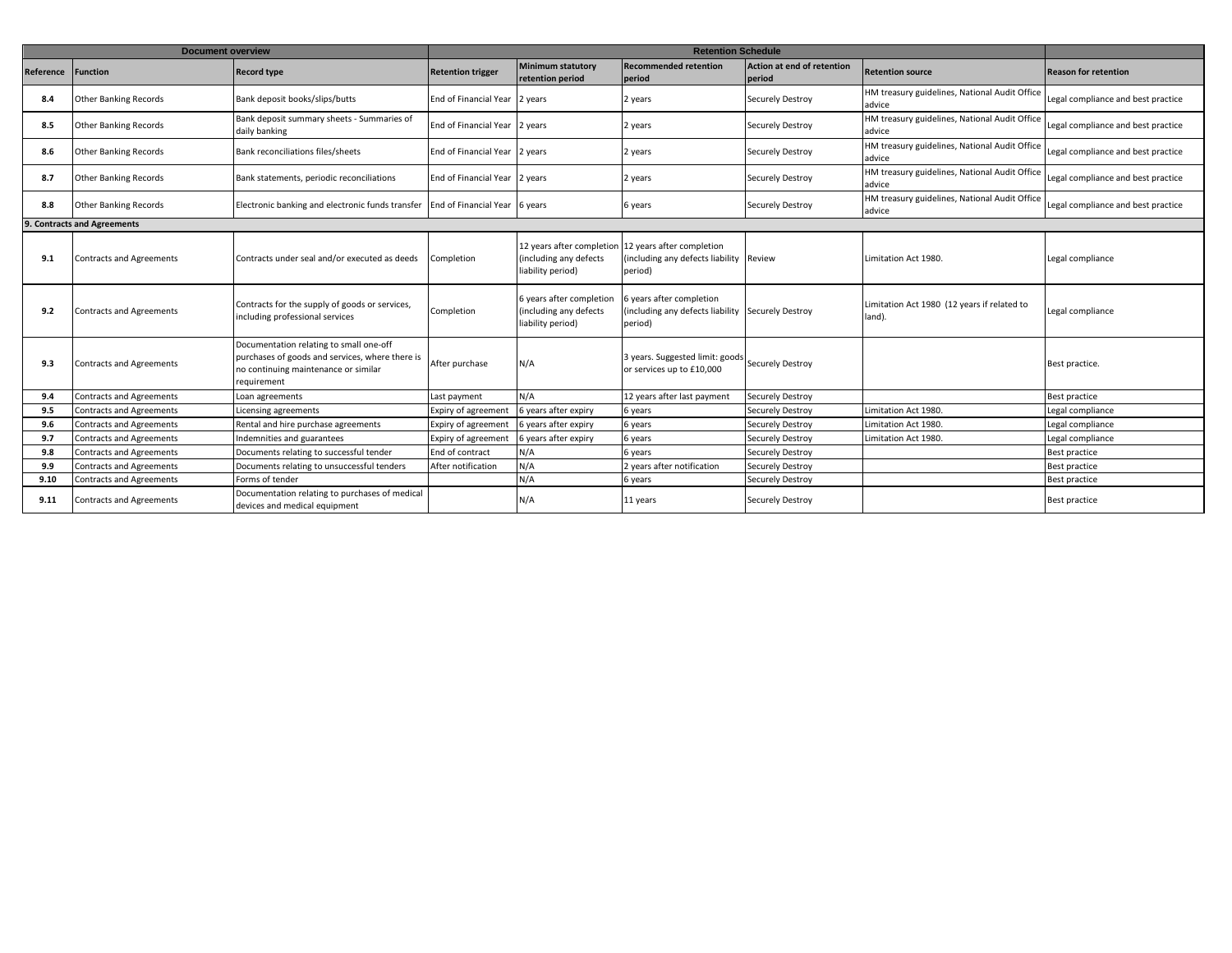|                     | <b>Document overview</b>             |                                                                                                                             |                                   |                                                                                                                                   | <b>Retention Schedule</b>                                                                                                      |                                      |                                                                                                                                                                         |                             |
|---------------------|--------------------------------------|-----------------------------------------------------------------------------------------------------------------------------|-----------------------------------|-----------------------------------------------------------------------------------------------------------------------------------|--------------------------------------------------------------------------------------------------------------------------------|--------------------------------------|-------------------------------------------------------------------------------------------------------------------------------------------------------------------------|-----------------------------|
| Reference           | Function                             | <b>Record type</b>                                                                                                          | <b>Retention trigger</b>          | <b>Minimum statutory</b><br>retention period                                                                                      | <b>Recommended retention</b><br>period                                                                                         | Action at end of retention<br>period | Retention source                                                                                                                                                        | <b>Reason for retention</b> |
|                     | 10. Charitable Donations             |                                                                                                                             |                                   |                                                                                                                                   |                                                                                                                                |                                      |                                                                                                                                                                         |                             |
| 10.1                | <b>Charitable Donations</b>          | Deeds of covenant                                                                                                           |                                   | N/A                                                                                                                               | 12 years after last payment                                                                                                    | Securely Destroy                     | TMA recommends 12 years after last<br>payment. Limitation for legal proceedings if<br>related to land.                                                                  | <b>Best practice</b>        |
| 10.2                | Charitable Donations                 | Index of donations granted                                                                                                  |                                   | N/A                                                                                                                               | 5 years                                                                                                                        | <b>Securely Destroy</b>              | N/A                                                                                                                                                                     | Best practice               |
| 10.3                | <b>Charitable Donations</b>          | Account documentation                                                                                                       |                                   | 3 Years                                                                                                                           | 6 years                                                                                                                        | <b>Securely Destroy</b>              | Companies Act recommends 3 years.<br>Best practice                                                                                                                      | Best practice               |
|                     | 11. Applications and Tenancy Records |                                                                                                                             |                                   |                                                                                                                                   |                                                                                                                                |                                      |                                                                                                                                                                         |                             |
| 11.1                | Application and Tenancy Records      | Applications for accommodation                                                                                              | Offer accepted                    | N/A                                                                                                                               | 5 years after offer accepted                                                                                                   | <b>Securely Destroy</b>              | Limitation Act 1980, section 2                                                                                                                                          | Best practice               |
| 11.2                | Application and Tenancy Records      |                                                                                                                             |                                   |                                                                                                                                   |                                                                                                                                |                                      |                                                                                                                                                                         |                             |
| 11.3                | Application and Tenancy Records      | Housing Benefit notifications                                                                                               |                                   | N/A                                                                                                                               | 2 Years                                                                                                                        | Securely Destroy                     | Recommendation from Chartered Institute of<br>Housing.<br>Good practice as per DWP guidance                                                                             | Best practice               |
| 11.4                | Application and Tenancy Records      | Rent statements                                                                                                             |                                   | N/A                                                                                                                               | 2 years                                                                                                                        | Securely Destroy                     |                                                                                                                                                                         | Best practice               |
| 11.5                | Application and Tenancy Records      | Tenants' tenancy Files, including rent payment<br>records, and details of any complaints and<br>harassment cases            |                                   | 6 years                                                                                                                           | 2 years' records plus current<br>year                                                                                          | <b>Securely Destroy</b>              | Limitations Act 1980                                                                                                                                                    | Legal compliance            |
| 11.6                | Application and Tenancy Records      | Former tenants' Tenancy Agreements, and<br>details of their leaving                                                         | End of tenancy                    | 6 years                                                                                                                           | 6 years                                                                                                                        | <b>Securely Destroy</b>              | Limitations Act 1980                                                                                                                                                    | Legal compliance            |
| 11.7                | Application and Tenancy Records      | Care plans for children and related documents                                                                               |                                   | Until 75th year of child's<br>birth or 15 years after<br>death if child dies before<br>18. (Case records<br>including care plans) | Jntil 75th year of child's birth<br>or 15 years after death if child<br>dies before 18. (Case records<br>including care plans) | Securely Destroy                     | Arrangements for Placements of Children<br>(General) Regulations 1999 and Children's Act<br>1989.<br>Some documents may be transferred to<br>subsequent caring agency.  | Legal compliance            |
| 11.8                | Application and Tenancy Records      | Care plans/ case files for adults and related<br>documents                                                                  | End of support                    | 8 years from end of care.<br>(Adult Social Care)                                                                                  | 8 years from end of care.<br>Adult Social Care)                                                                                | Securely Destroy                     | Records Management Code of Practice for<br>Health and Social Care 2016<br>Some documents may be transferred to<br>subsequent caring agency.                             | Legal compliance            |
| 11.9                | Application and Tenancy Records      | Documentation, correspondence and<br>information provided by other agencies relating<br>to special needs of current tenants |                                   |                                                                                                                                   |                                                                                                                                | Securely Destroy                     |                                                                                                                                                                         | Best pracice                |
| 11.10               | Application and Tenancy Records      | Records relating to offenders, ex-offenders and<br>persons subject to cautions                                              |                                   | While tenancy continues                                                                                                           | While tenancy continues                                                                                                        | <b>Securely Destroy</b>              | <b>NACRO</b>                                                                                                                                                            | Best practice               |
| 11.11               | Application and Tenancy Records      | Safeguarding Referral                                                                                                       |                                   | 10 years                                                                                                                          | 10 years                                                                                                                       | Securely Destroy                     | Statutory requirement under the<br>Safeguarding Vulnerable Groups Act 2006 and Legal compliance<br>Care Act 2014                                                        |                             |
| 11.12               | Application and Tenancy Records      | Safeguarding Records - Serious Case Review                                                                                  |                                   | Minimum of 364 days or<br>when notified Home<br>Office has closed DHR                                                             | Minimum of 364 days or when<br>notified Home Office has<br>closed DHR                                                          | Securely Destroy                     | Records relating to child protection should be<br>kept for 7 years after your organisation's last<br>contact with the child and their family -<br><b>NSPCC</b> guidance | Legal compliance            |
| 12. Tenancy Records |                                      |                                                                                                                             |                                   |                                                                                                                                   |                                                                                                                                |                                      |                                                                                                                                                                         |                             |
| 12.1                | Property Records                     | Rent registrations (superseded)                                                                                             | Superseded<br>document            | N/A                                                                                                                               | 6 years                                                                                                                        | Securely Destroy                     | Rent Officer Handbook recommendation                                                                                                                                    | <b>Best practice</b>        |
| 12.2                | Property Records                     | Rent Registration (not superseded)                                                                                          |                                   | N/A                                                                                                                               | ife of company.                                                                                                                | Securely Destroy                     | Rent Officer Handbook recommendation                                                                                                                                    | Best practice               |
| 12.3                | Property Records                     | Fair rent documentation                                                                                                     |                                   | N/A                                                                                                                               | 5 years                                                                                                                        | <b>Securely Destroy</b>              | Rent Officer Handbook recommendation                                                                                                                                    | Best practice               |
| 12.4                | roperty Records                      | Leases and deeds of ownership                                                                                               |                                   | N/A                                                                                                                               | 15 years after expiry.                                                                                                         | Securely Destroy                     | NCVO                                                                                                                                                                    | Best practice               |
| 12.5                | Property Records                     | Copy of former leases                                                                                                       | Settlement of all<br>issues       | 12 years                                                                                                                          | 12 years                                                                                                                       | Securely Destroy                     | Limitation for legal action relating to land or<br>contracts under seal.<br>Limitations Act 1980                                                                        | Legal compliance            |
| 12.6                | Property Records                     | Wayleaves, licences and easements                                                                                           | Rights given or<br>received cease | 12 years                                                                                                                          | 12 years                                                                                                                       | Securely Destroy                     | Limitation for legal action relating to land or<br>contracts under seal.<br>Limitations Act 1980                                                                        | Legal compliance            |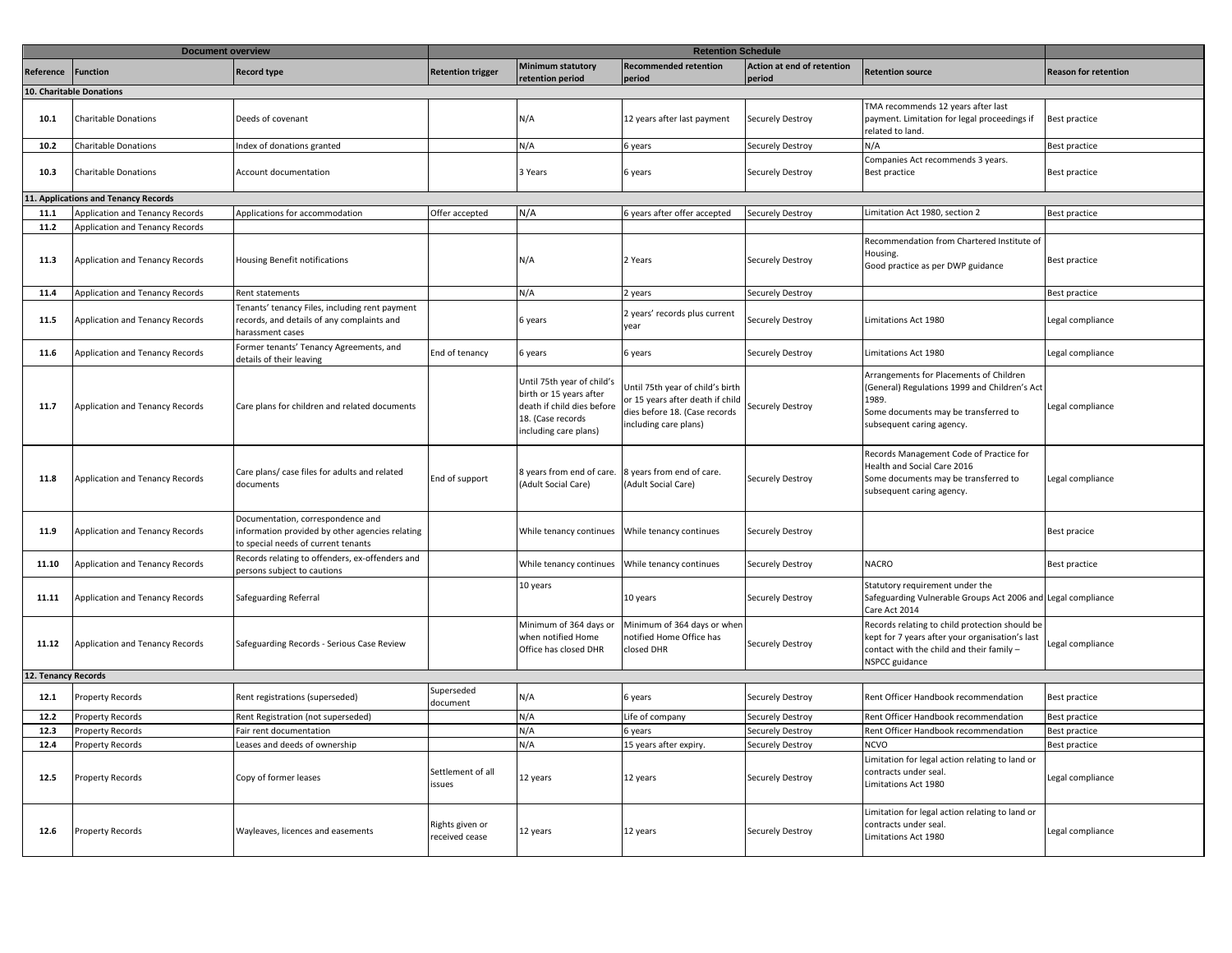|           | Document overview |                                           |                          | <b>Retention Schedule</b>             |                                        |                                      |                                                                                                  |                             |  |
|-----------|-------------------|-------------------------------------------|--------------------------|---------------------------------------|----------------------------------------|--------------------------------------|--------------------------------------------------------------------------------------------------|-----------------------------|--|
| Reference | Function          | <b>Record type</b>                        | <b>Retention trigger</b> | Minimum statutory<br>retention period | <b>Recommended retention</b><br>period | Action at end of retention<br>period | <b>Retention source</b>                                                                          | <b>Reason for retention</b> |  |
| 12.7      | Property Records  | Abstracts of title                        | Interest ceases          | 12 years after interest<br>ceases     | 12 years                               | <b>Securely Destroy</b>              | Limitation for legal action relating to land or<br>contracts under seal.<br>Limitations Act 1980 | Legal compliance            |  |
| 12.8      | Property Records  | Planning and building control permissions | Interest ceases          | 12 years after interest<br>ceases     | 12 years                               | <b>Securely Destroy</b>              | Limitation for legal action relating to land or<br>contracts under seal.<br>Limitations Act 1980 | Legal compliance            |  |
| 12.9      | Property Records  | Searches                                  | Interest ceases          | 12 years after interest<br>ceases     | 12 years                               | <b>Securely Destroy</b>              | Limitation for legal action relating to land or<br>contracts under seal.<br>Limitations Act 1980 | Legal compliance            |  |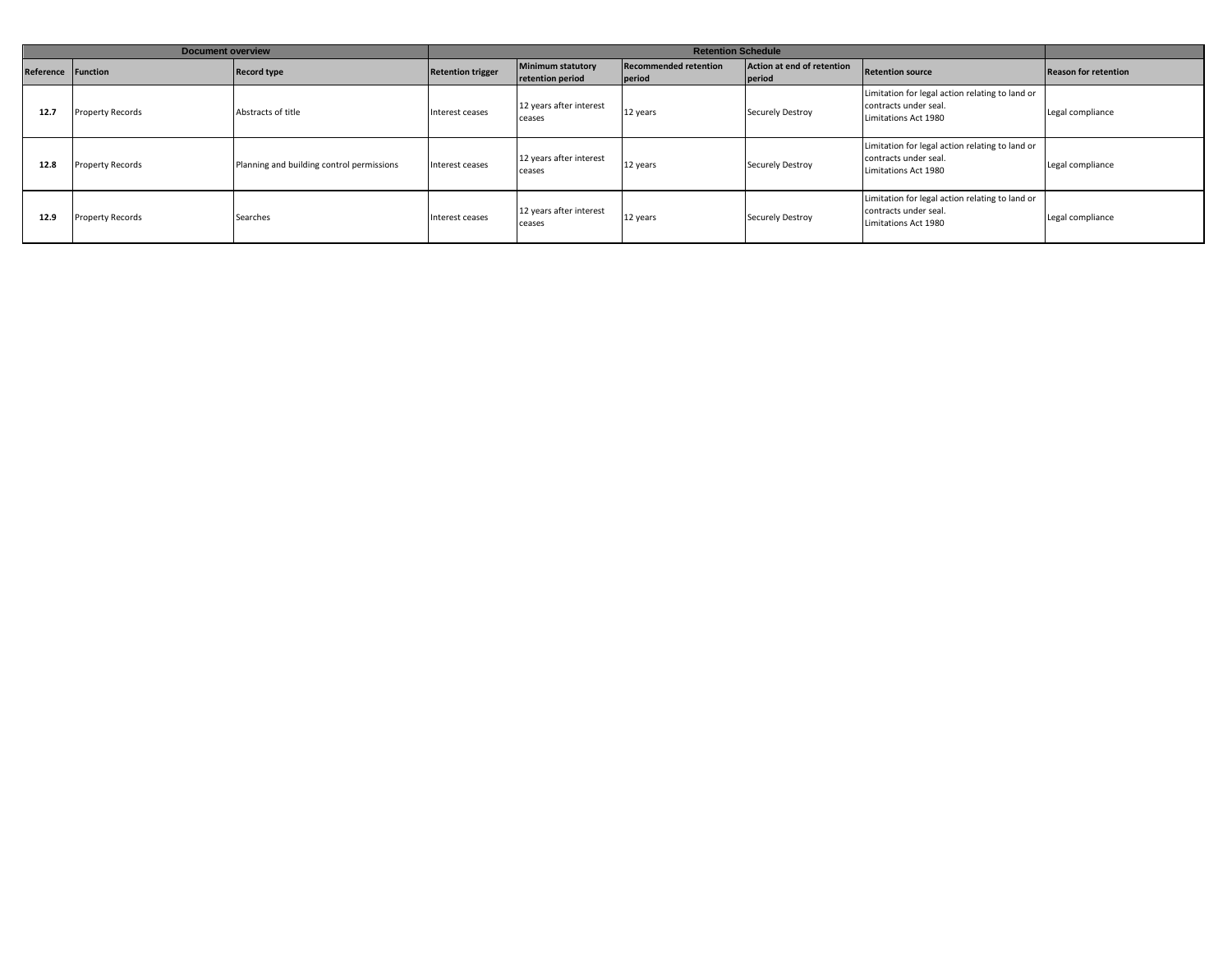|                    | <b>Document overview</b>                         |                                                                                                                                                                                            |                                              |                                                                                        | <b>Retention Schedule</b>              |                                      |                                                                                                                                                                                                                              |                             |
|--------------------|--------------------------------------------------|--------------------------------------------------------------------------------------------------------------------------------------------------------------------------------------------|----------------------------------------------|----------------------------------------------------------------------------------------|----------------------------------------|--------------------------------------|------------------------------------------------------------------------------------------------------------------------------------------------------------------------------------------------------------------------------|-----------------------------|
| Reference          | <b>Function</b>                                  | <b>Record type</b>                                                                                                                                                                         | <b>Retention trigger</b>                     | <b>Minimum statutory</b><br>retention period                                           | <b>Recommended retention</b><br>period | Action at end of retention<br>period | Retention source                                                                                                                                                                                                             | <b>Reason for retention</b> |
| 12.10              | Property Records                                 | Property maintenance records                                                                                                                                                               |                                              | 6 years                                                                                | 6 years                                | Securely Destroy                     | Limitation for legal action relating to land or<br>contracts under seal.<br>Limitations Act 1980                                                                                                                             | Legal compliance            |
| 12.11              | Property Records                                 | Reports and professional opinions                                                                                                                                                          |                                              | 6 years                                                                                | 6 years                                | Securely Destroy                     | Limitation for legal action relating to land or<br>contracts under seal.<br>Limitations Act 1980                                                                                                                             | Legal compliance            |
| 12.12              | Property Records                                 | Development documentation                                                                                                                                                                  | Settlement of all<br>issues                  | 12 years                                                                               | 12 years                               | Securely Destroy                     | Limitation for legal action relating to land or<br>contracts under seal.<br>Limitations Act 1980                                                                                                                             | Legal compliance            |
| 12.13              | <b>Property Records</b>                          | Invoices                                                                                                                                                                                   |                                              | 12 years                                                                               | 12 years                               | Securely Destroy                     | Limitation for legal action relating to land or<br>contracts under seal.<br>Limitations Act 1980                                                                                                                             | Legal compliance            |
| 13. Vehicles       |                                                  |                                                                                                                                                                                            |                                              |                                                                                        |                                        |                                      |                                                                                                                                                                                                                              |                             |
| 13.1               | Transport & Vehicles                             | Mileage records & defect sheets                                                                                                                                                            | Vehicle disposal                             | N/A                                                                                    | 2 years                                | Securely Destroy                     |                                                                                                                                                                                                                              | <b>Best practice</b>        |
| 13.2               | Fransport & Vehicles                             | Maintenance records & MOT tests                                                                                                                                                            | Vehicle disposal                             | N/A                                                                                    | 2 years                                | Securely Destroy                     |                                                                                                                                                                                                                              | Best practice               |
| 13.3               | Transport & Vehicles                             | Copy Registrations                                                                                                                                                                         | Vehicle disposal                             | N/A                                                                                    | 2 years                                | Securely Destroy                     |                                                                                                                                                                                                                              | Best practice               |
| 13.4               | Fransport & Vehicles                             | Vehicle disposal log                                                                                                                                                                       | Vehicle disposal                             | N/A                                                                                    | 1 year                                 | Securely Destroy                     |                                                                                                                                                                                                                              | Best practice               |
| 13.5               | Fransport & Vehicles - Operators<br>icence Only  | Operators Licence certificates and documents of<br>title                                                                                                                                   | N/A                                          | Permanently                                                                            | Permanently                            | Securely Destroy                     | Driver & Vehicle Standards Agency (DVSA)<br>Operators Licence requirement                                                                                                                                                    | Legal compliance            |
| 13.6               | Fransport & Vehicles - Operators<br>Licence Only | Mileage records & defect sheets                                                                                                                                                            | Vehicle disposal                             | 15 months                                                                              | 2 years                                | Securely Destroy                     | 2 years is best practice.<br>DVSA requirement to keep for 15 months<br>under Operators Licence                                                                                                                               | Best practice               |
| 13.7               | Fransport & Vehicles - Operators<br>Licence Only | Maintenance records & MOT tests<br>(up to 3.5T)                                                                                                                                            | Vehicle disposal                             | 15 months                                                                              | 2 years                                | Securely Destroy                     | 2 years is best practice.<br>DVSA requirement to keep for 15 months<br>under Operators Licence                                                                                                                               | Best practice               |
| 13.8               | Fransport & Vehicles - Operators<br>Licence Only | Maintenance records & MOT tests<br>(HGV over 3.5T)                                                                                                                                         | Vehicle disposal                             | 15 months                                                                              | 2 years                                | Securely Destroy                     | 2 years is best practice.<br>DVSA requirement to keep for 15 months<br>under Operators Licence                                                                                                                               | Best practice               |
| 13.9               | Fransport & Vehicles - Operators<br>Licence Only | Copy Registrations<br>(up to $3.5T$ )                                                                                                                                                      | Vehicle disposal                             | 15 months                                                                              | 2 years                                | Securely Destroy                     | 2 years is best practice.<br>DVSA requirement to keep for 15 months<br>under Operators Licence                                                                                                                               | Best practice               |
| 13.10              | Fransport & Vehicles - Operators<br>Licence Only | Copy Registrations<br>(HGV over 3.5T)                                                                                                                                                      | Vehicle disposal                             | 15 months                                                                              | 2 years                                | <b>Securely Destroy</b>              | 2 years is best practice.<br>DVSA requirement to keep for 15 months<br>under Operators Licence                                                                                                                               | Best practice               |
| 14. Capital Assets |                                                  |                                                                                                                                                                                            |                                              |                                                                                        |                                        |                                      |                                                                                                                                                                                                                              |                             |
| 14.1               | <b>Capital Assets</b>                            | Capital Assets including all land, property,<br>housing stock, corporate buildings, play areas,<br>vehicles, equipment, fixtures & fittings >£400                                          | Asset sold,<br>transferred or<br>disposed of | N/A                                                                                    | 6 years                                | <b>Securely Destroy</b>              |                                                                                                                                                                                                                              | Best practice               |
| 14.2               | Capital Assets                                   | <b>Fixed Asset Register</b>                                                                                                                                                                | <b>NA</b>                                    | Permanently                                                                            | Permanently                            | Securely Destroy                     | Charities Act                                                                                                                                                                                                                | Legal compliance            |
|                    | 15. Employees - Tax and Security                 |                                                                                                                                                                                            |                                              |                                                                                        |                                        |                                      |                                                                                                                                                                                                                              |                             |
| 15.1               | Tax and Social Security                          | Record of taxable payments; record of tax<br>deducted or refunded; record of earnings on<br>which standard NI Contributions payable; record<br>of employer's and employee NI contributions | End of Financial Year                        | Not less than 3 years<br>after the end of the<br>inancial year to which<br>they relate | 6 years                                | Securely Destroy                     | HM Revenue and Customs requires retention<br>of each payment for 3 years.<br>Income Tax (PAYE) Regulations 2003 (SI<br>2003/2682 Reg 97).<br>The Income Tax (employments) Regulations<br>1993 (SI 1993/744) and amended 1996 | Legal compliance            |
| 15.2               | Tax and Social Security                          | NIC contracted out arrangements; Inland<br>Revenue notice of code changes, pay and tax<br>details.                                                                                         | End of Financial Year                        | Not less than 3 years<br>after the end of the<br>inancial year to which<br>they relate | 6 years                                | Securely Destroy                     | Income Tax (PAYE) Regulations 2003 (SI<br>2003/2682 Reg 97).<br>The Income Tax (employments) Regulations<br>1993 (SI 1993/744) and amended 1996.<br>Taxes Management Act 1970                                                | Legal compliance            |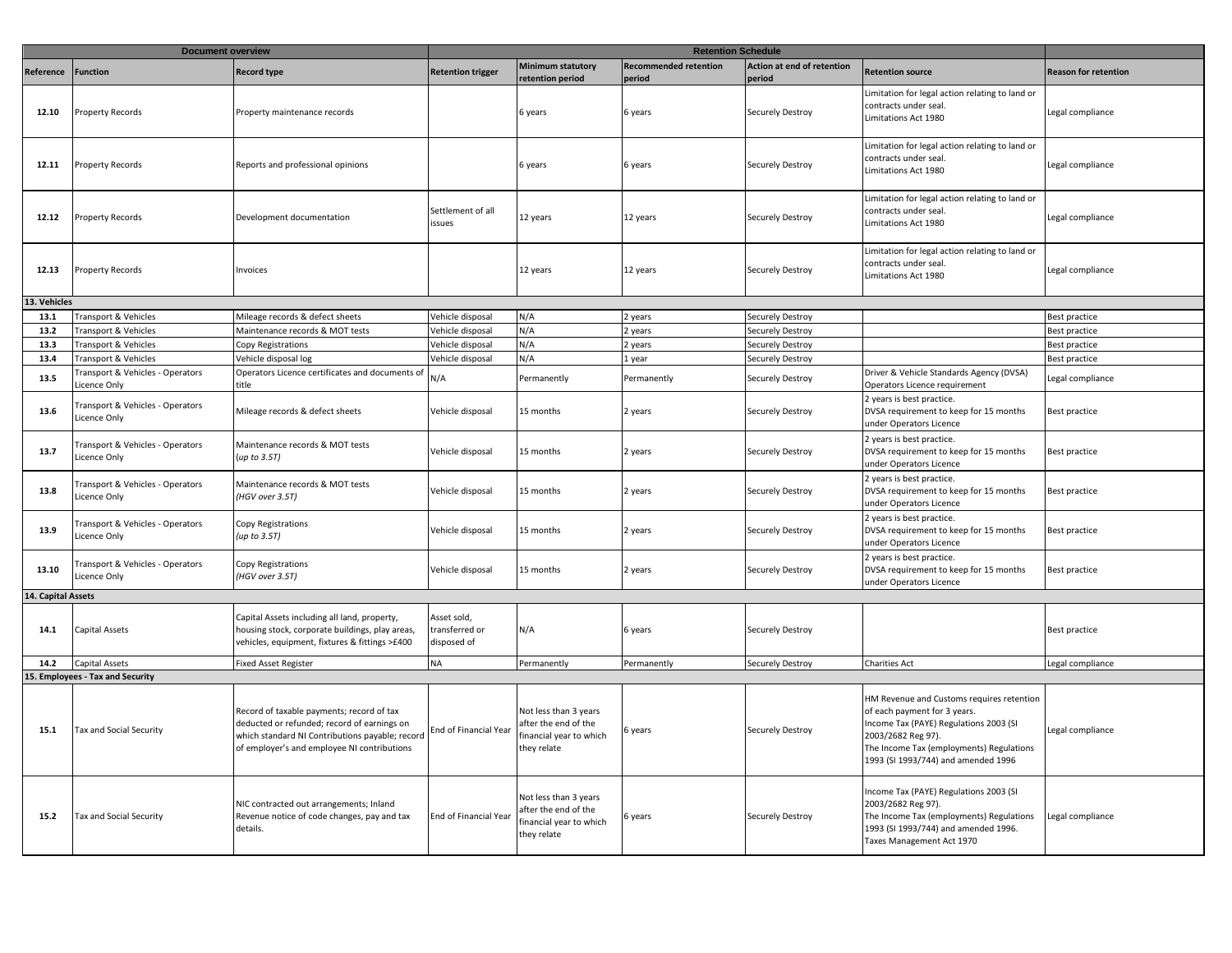|                  | <b>Document overview</b>             |                                                                                                                                  | <b>Retention Schedule</b>                    |                                                                                        |                                                        |                                      |                                                                                                                                                                                                                                                                           |                             |
|------------------|--------------------------------------|----------------------------------------------------------------------------------------------------------------------------------|----------------------------------------------|----------------------------------------------------------------------------------------|--------------------------------------------------------|--------------------------------------|---------------------------------------------------------------------------------------------------------------------------------------------------------------------------------------------------------------------------------------------------------------------------|-----------------------------|
| <b>Reference</b> | <b>Function</b>                      | <b>Record type</b>                                                                                                               | <b>Retention trigger</b>                     | <b>Minimum statutory</b><br>retention period                                           | <b>Recommended retention</b><br>period                 | Action at end of retention<br>period | <b>Retention source</b>                                                                                                                                                                                                                                                   | <b>Reason for retention</b> |
| 15.3             | Tax and Social Security              | Copies of notices to employees (e.g. P45, P60);                                                                                  | End of Financial Year                        | Not less than 3 years<br>after the end of the<br>inancial year to which<br>they relate | 6 years plus current year                              | Securely Destroy                     | Income Tax (PAYE) Regulations 2003 (SI<br>2003/2682 Reg 97).<br>The Income Tax (employments) Regulations<br>1993 (SI 1993/744) and amended 1996.<br>Taxes Management Act 1970                                                                                             | Legal compliance            |
| 15.4             | Tax and Social Security              | HMRC notice of code changes, pay & tax details                                                                                   |                                              | 6 years                                                                                | 6 years                                                | Securely Destroy                     | Taxes Management Act 1970                                                                                                                                                                                                                                                 | Legal compliance            |
| 15.5             | Tax and Social Security              | <b>Expense Claims</b>                                                                                                            | After audit                                  | 3 years from the end of<br>the tax year they relate to                                 | 6 years                                                | Securely Destroy                     | <b>HMRC</b>                                                                                                                                                                                                                                                               | Best practice               |
| 15.6             | Tax and Social Security              | Record of sickness payments                                                                                                      | On payment                                   | 6 years                                                                                | 6 years                                                | Securely Destroy                     | Taxes Management Act 1970<br>Inland Revenue require retention of each<br>payment for 3 years.<br>SSPR recommends 3 years following year to<br>which they relate                                                                                                           | Legal compliance            |
| 15.7             | Tax and Social Security              | Record of maternity payments, statutory<br>paternity pay, statutory shared parental pay and On payment<br>statutory adoption pay |                                              | 6 years                                                                                | 6 years                                                | Securely Destroy                     | The Statutory Maternity Pay (General)<br>Regulations 1986 (SI 1986/1960) as amended.<br>The Statutory Paternity Pay and Statutory<br>Adoption Pay (admin) Regulations 2002 (SI<br>2002/2820) and Statutory Shared Parental<br>Pay (Admin) regulations 2014 (SI 2014/2929) | Legal compliance            |
| 15.8             | Tax and Social Security              | Income Tax and NI returns                                                                                                        | End of Financial Year                        | Not less than 3 years<br>after the end of the<br>inancial year to which<br>they relate | 6 years                                                | Securely Destroy                     | Income Tax (PAYE) Regulations 2003 (SI<br>2003/2682 Reg 97).<br>The Income Tax (employments) Regulations<br>1993 (SI 1993/744) and amended 1996                                                                                                                           | Legal compliance            |
| 15.9             | Tax and Social Security              | Redundancy details and record of payments &<br>refunds                                                                           | Date of redundancy                           | N/A                                                                                    | 6 years                                                | Securely Destroy                     | IPD recommended                                                                                                                                                                                                                                                           | Best practice               |
| 15.10            | Tax and Social Security              | Revenue and Customs approvals                                                                                                    |                                              | N/A                                                                                    | Permanently                                            | Securely Destroy                     | CIPD recommended                                                                                                                                                                                                                                                          | Best practice               |
| 15.11            | Tax and Social Security              | Annual earnings summary                                                                                                          | End of Financial Year                        | N/A                                                                                    | 12 years                                               | Securely Destroy                     |                                                                                                                                                                                                                                                                           | Best practice               |
| 15.12            | Tax and Social Security              | Payroll/ salary records, overtime, bonuses<br>expenses etc.                                                                      | End of Financial Year                        | Not less than 3 years<br>after the end of the<br>inancial year to which<br>they relate | 3 years                                                | Securely Destroy                     | Income Tax (PAYE) Regulations 2003 (SI<br>2003/2682 Reg 97).<br>The Income Tax (employments) Regulations<br>1993 (SI 1993/744) and amended 1996                                                                                                                           | Legal compliance            |
| 15.13            | Tax and Social Security              | Actuarial valuation reports                                                                                                      |                                              | N/A                                                                                    | Permanently                                            | Securely Destroy                     | CIPD recommended                                                                                                                                                                                                                                                          | Best practice               |
| 15.14            | Tax and Social Security              | Detailed returns of pension fund contributions;<br>annual reconciliations of fund contributions                                  |                                              | N/A                                                                                    | Permanently                                            | Securely Destroy                     |                                                                                                                                                                                                                                                                           | Best practice               |
| 15.15            | Tax and Social Security              | Money purchase details                                                                                                           | After transfer or<br>value taken             | N/A                                                                                    | 6 years                                                | Securely Destroy                     | CIPD recommended                                                                                                                                                                                                                                                          | Best practice               |
| 15.16            | Tax and Social Security              | Qualifying service details                                                                                                       | After transfer or<br>value taken             | N/A                                                                                    | 6 years                                                | Securely Destroy                     | CIPD recommended                                                                                                                                                                                                                                                          | Best practice               |
| 15.17            | Tax and Social Security              | Investment policies                                                                                                              | From end of benefits<br>payable under policy | N/A                                                                                    | 12 years                                               | Securely Destroy                     | CIPD recommended                                                                                                                                                                                                                                                          | Best practice               |
| 15.18            | Tax and Social Security              | Trade Union agreements                                                                                                           | Date of cessation                            | N/A                                                                                    | 10 years after ceasing to be<br>effective              | Securely Destroy                     | CIPD recommended                                                                                                                                                                                                                                                          | Best practice               |
| 15.19            | Tax and Social Security              | Inland Revenue approvals                                                                                                         |                                              | N/A                                                                                    | Life of company                                        | Securely Destroy                     | CIPD recommended                                                                                                                                                                                                                                                          | Best practice               |
| 15.20            | Tax and Social Security              | Annual earnings summary                                                                                                          | End of tax year                              | N/A                                                                                    | 3 years from the end of the<br>tax year they relate to | Securely Destroy                     | <b>HMRC</b>                                                                                                                                                                                                                                                               | Best practice               |
|                  | 6. Human Resources - Pension Schemes |                                                                                                                                  |                                              |                                                                                        |                                                        |                                      |                                                                                                                                                                                                                                                                           |                             |
| 16.1             | Pension Schemes                      | Actuarial valuation reports                                                                                                      |                                              | N/A                                                                                    | Permanently                                            | Securely Destroy                     | CIPD recommended                                                                                                                                                                                                                                                          | Best practice               |
| 16.2             | Pension Schemes                      | Detailed returns of pension fund contributions                                                                                   |                                              | N/A                                                                                    | 6 years                                                | Securely Destroy                     | Pensions Regulator                                                                                                                                                                                                                                                        | Best practice               |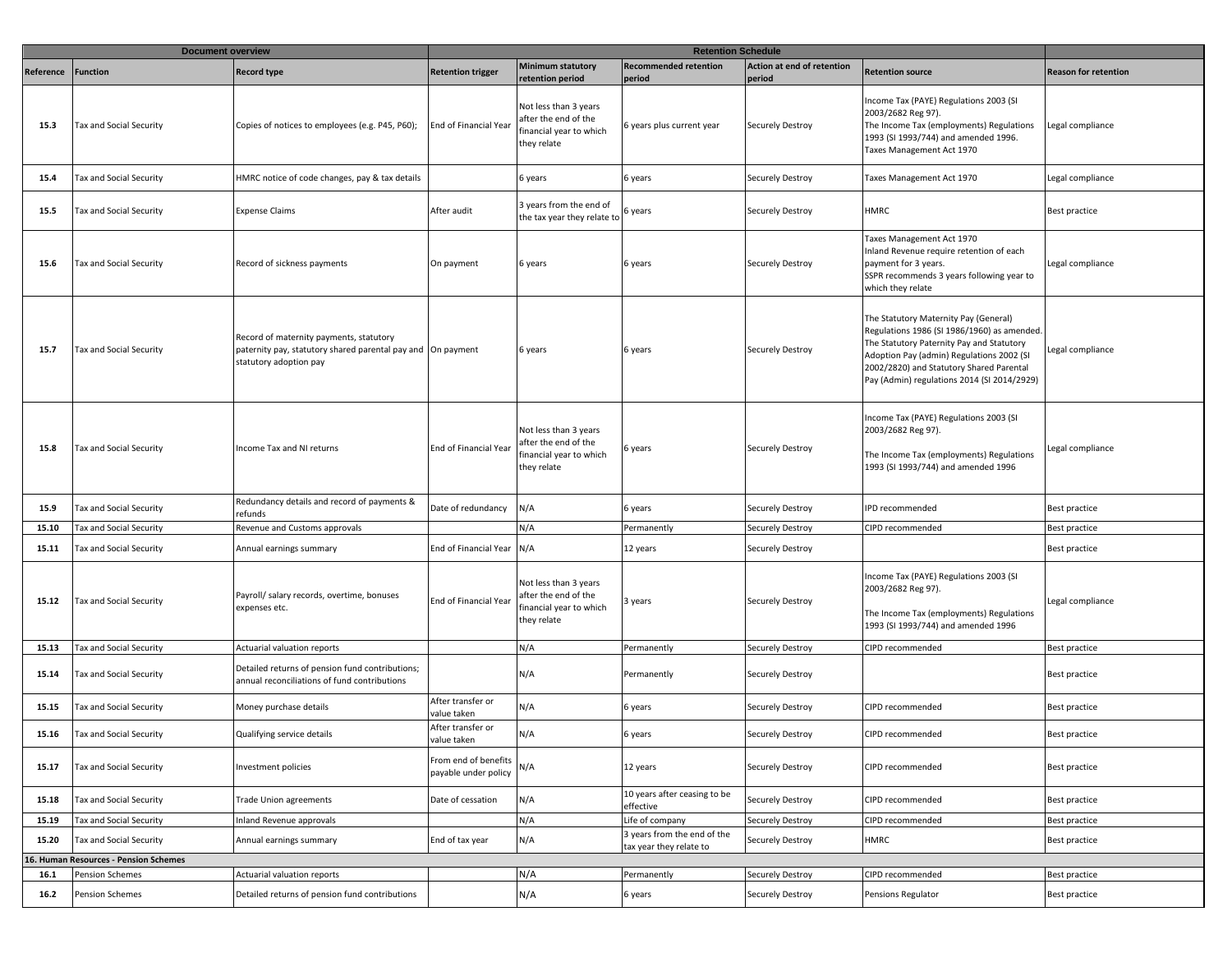|           | <b>Document overview</b>                |                                                                                                                                                                |                                         |                                                    |                                           |                                      |                                                                                                                                                                                                          |                                                                                                                               |
|-----------|-----------------------------------------|----------------------------------------------------------------------------------------------------------------------------------------------------------------|-----------------------------------------|----------------------------------------------------|-------------------------------------------|--------------------------------------|----------------------------------------------------------------------------------------------------------------------------------------------------------------------------------------------------------|-------------------------------------------------------------------------------------------------------------------------------|
| Reference | Function                                | <b>Record type</b>                                                                                                                                             | <b>Retention trigger</b>                | <b>Minimum statutory</b><br>retention period       | <b>Recommended retention</b><br>period    | Action at end of retention<br>period | <b>Retention source</b>                                                                                                                                                                                  | <b>Reason for retention</b>                                                                                                   |
| 16.3      | <b>Pension Schemes</b>                  | Annual reconciliations of fund contributions                                                                                                                   |                                         | N/A                                                | 6 years                                   | <b>Securely Destroy</b>              | Pensions Regulator                                                                                                                                                                                       | Best practice                                                                                                                 |
| 16.4      | Pension Schemes                         | Money purchase details                                                                                                                                         | After transfer                          | N/A                                                | 6 years after transfer or value<br>taken  | Securely Destroy                     | CIPD recommended                                                                                                                                                                                         | Best practice                                                                                                                 |
| 16.5      | <b>Pension Schemes</b>                  | Qualifying service details                                                                                                                                     | After transfer                          | N/A                                                | 6 years after transfer or value<br>taken  | Securely Destroy                     | CIPD recommended                                                                                                                                                                                         | Best practice                                                                                                                 |
| 16.6      | <b>Pension Schemes</b>                  | Investment policies                                                                                                                                            | End of benefits<br>payable under policy | N/A                                                | 12 years                                  | Securely Destroy                     | CIPD recommended                                                                                                                                                                                         | Best practice                                                                                                                 |
| 16.7      | Pension Schemes                         | Pensioner records                                                                                                                                              | After benefits cease                    | N/A                                                | 12 years after benefits cease             | Securely Destroy                     | CIPD recommended                                                                                                                                                                                         | <b>Best practice</b>                                                                                                          |
| 16.8      | Pension Schemes                         | Records relating to retirement benefits                                                                                                                        | After transfer or<br>value taken        | N/A                                                | 6 years                                   | Securely Destroy                     | RBS(IP)R recommended                                                                                                                                                                                     | Best practice                                                                                                                 |
|           | 17. Human Resources - Personnel Records |                                                                                                                                                                |                                         |                                                    |                                           |                                      |                                                                                                                                                                                                          |                                                                                                                               |
| 17.1      | Personnel Records                       | Records relating to retirement benefits                                                                                                                        | After a year of<br>retirement           | N/A                                                | 6 years                                   | Securely Destroy                     | RBS(IP)R recommended                                                                                                                                                                                     | Best practice                                                                                                                 |
| 17.2      | Personnel Records                       | Terms and conditions of service, both general<br>terms and conditions applicable to all staff, and<br>specific terms and conditions applying to<br>individuals | Leaving date                            | N/A                                                | 6 years                                   | Securely Destroy                     | Limitations Act 1980 Limitation for legal<br>proceedings                                                                                                                                                 | Legal compliance                                                                                                              |
| 17.3      | Personnel Records                       | Benefits and Deductions (Service contracts for<br>directors (companies)                                                                                        | Date of cessation of<br>directorship    | 3 years                                            | 6 years                                   | Review                               | <b>ICSA</b>                                                                                                                                                                                              | Best practice                                                                                                                 |
| 17.4      | Personnel Records                       | Remuneration package                                                                                                                                           | Leaving date                            | N/A                                                | 6 years                                   | Review                               | Limitations Act 1980 Limitation for legal<br>proceedings                                                                                                                                                 | Legal compliance                                                                                                              |
| 17.5      | Personnel Records                       | Former employees' Human Resources files                                                                                                                        | Leaving date                            | N/A                                                | 6 years                                   | Securely Destroy                     | CIPD recommended                                                                                                                                                                                         | Best practice                                                                                                                 |
| 17.6      | Personnel Records                       | References to be provided for former employees                                                                                                                 | Leaving date                            | N/A                                                | 6 years                                   | <b>Securely Destroy</b>              | CIPD recommended                                                                                                                                                                                         | Best practice                                                                                                                 |
| 17.7      | Personnel Records                       | <b>Training Programmes</b>                                                                                                                                     | Leaving date                            | N/A                                                | 6 years                                   | Securely Destroy                     | CIPD recommended                                                                                                                                                                                         | Best practice                                                                                                                 |
| 17.8      | Personnel Records                       | Individual training records                                                                                                                                    | Leaving date                            | N/A                                                | 6 years                                   | Securely Destroy                     | CIPD recommended                                                                                                                                                                                         | Best practice                                                                                                                 |
| 17.9      | Personnel Records                       | Short lists, interview notes and related<br>application forms                                                                                                  | Last Action                             | N/A                                                | 1 year                                    | Securely Destroy                     | CIPD recommended                                                                                                                                                                                         | Best practice                                                                                                                 |
| 17.10     | Personnel Records                       | Application forms of non-short listed candidates After notification                                                                                            |                                         | l year                                             | 1 year                                    | Securely Destroy                     | Limitations Act 1980<br>SDA & RRA recommend 3 months<br>Commission for Racial Equality and Equal<br>Opportunities recommends 6 months.                                                                   | Legal compliance                                                                                                              |
| 17.11     | <b>Personnel Records</b>                | DBS certificate number                                                                                                                                         | Date of clearance                       | Date of clearance + up to<br>a maximum of 6 months | 3 years                                   | Review                               | DBS check code of practice (Home office)                                                                                                                                                                 | Legal compliance<br>Teign Housing hold only the certificate<br>number but the system reminds HR to<br>check again in 3 years. |
| 17.12     | Personnel Records                       | Time cards/ sheets                                                                                                                                             | After audit                             | N/A                                                | 2 years                                   | <b>Securely Destroy</b>              | CIPD recommended                                                                                                                                                                                         | Best practice                                                                                                                 |
| 17.13     | Personnel Records                       | Trust deeds, rules and minutes (for joint<br>employee/employer sports/social clubs, etc. set<br>up under trust)                                                |                                         | N/A                                                | Permanently                               | <b>Securely Destroy</b>              | CIPD recommended                                                                                                                                                                                         | Best practice                                                                                                                 |
| 17.14     | Personnel Records                       | Employer/Employee committee minutes (Staff<br>Forum)                                                                                                           |                                         | N/A                                                | Permanently                               | Securely Destroy                     | CIPD recommended                                                                                                                                                                                         | Best practice                                                                                                                 |
| 17.15     | Personnel Records                       | Parental leave records                                                                                                                                         | Birth of child                          | N/A                                                | 18 years from birth of child              | Securely Destroy                     | CIPD recommended                                                                                                                                                                                         | <b>Best practice</b>                                                                                                          |
|           | 8. Human Resources - Health & Safety    |                                                                                                                                                                |                                         |                                                    |                                           |                                      |                                                                                                                                                                                                          |                                                                                                                               |
| 18.1      | Health & Safety                         | Medical records relating to control of asbestos                                                                                                                |                                         | 40 years                                           | 40 years                                  | Securely Destroy                     | The Control of Asbestos at Work Regulations<br>2002 (SI 2002/ 2675). Also see the Control of<br>Asbestos Regulations 2006 (SI 2006/2739)<br>and the Control of Asbestos Regulations 2012<br>(SI 2012/632 | Legal compliance                                                                                                              |
| 18.2      | Health & Safety                         | Health and safety assessments; records of<br>consultations with safety reps                                                                                    |                                         | Permanently                                        | Permanently                               | Securely Destroy                     | Health and Safety at Work Act 1979                                                                                                                                                                       | Legal compliance                                                                                                              |
| 18.3      | Health & Safety                         | Health and safety policy statements                                                                                                                            |                                         | Permanently                                        | Permanently                               | Securely Destroy                     | Health and Safety at Work Act 1979                                                                                                                                                                       | Legal compliance                                                                                                              |
| 18.4      | Health & Safety                         | Accident records, reports, accident books                                                                                                                      | Date of occurrence                      | 3 years                                            | 6 years after date of<br>occurrence/entry | Securely Destroy                     | RIDDOR Limitation for legal proceedings<br>RIDDOR 1995 and Limitation Act 1980<br>Special rules apply concerning incidents<br>involving hazardous substances.                                            | Legal compliance                                                                                                              |